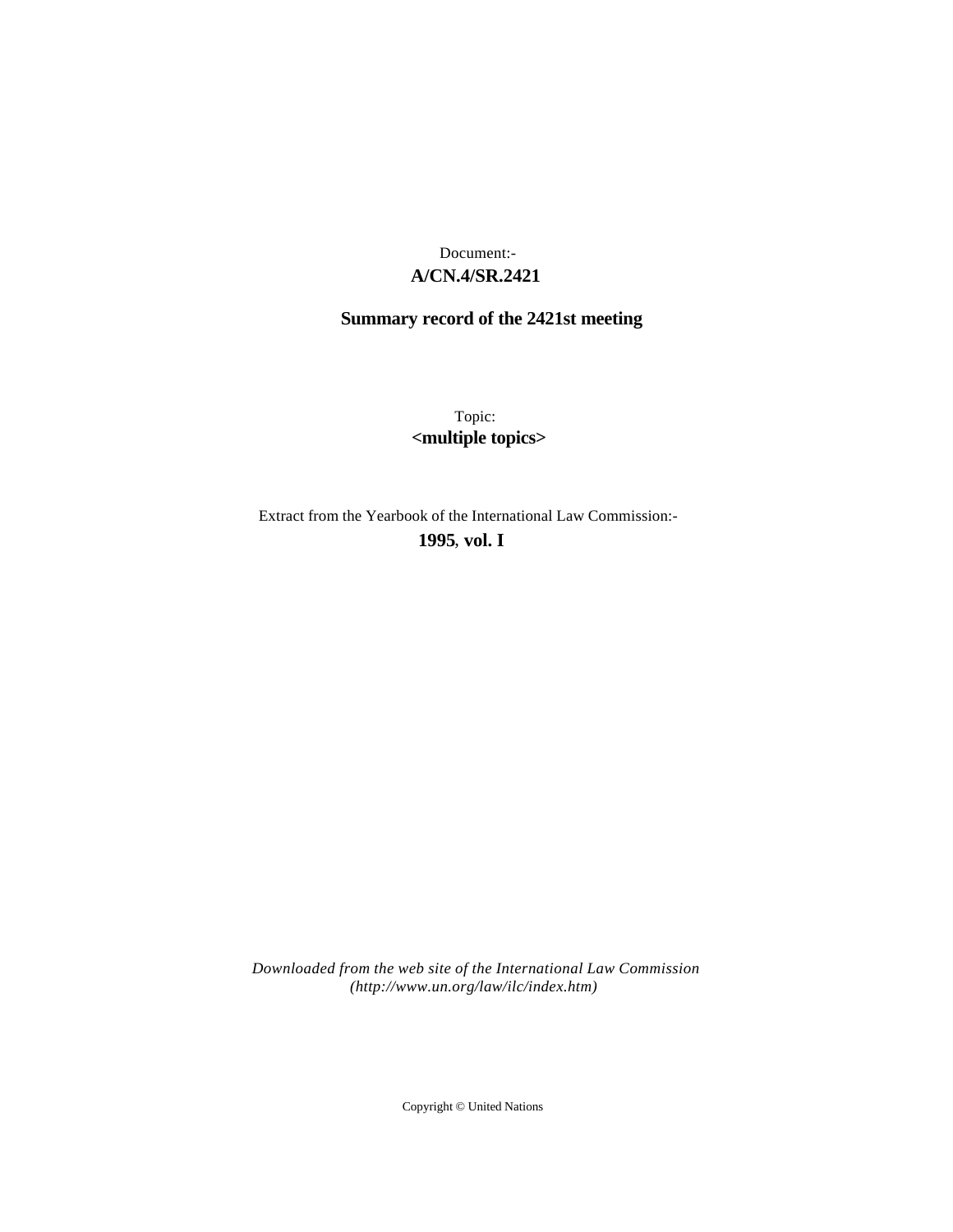52. Mr. AL-BAHARNA said he had not asked for the text to be changed. He had simply tried to draw a parallel with article 5, paragraph 2, and specify that, failing an agreement, either party could submit the dispute to an arbitral tribunal.

53. Mr. YANKOV (Chairman of the Drafting Committee) said that he took note of Mr. Al-Baharna's explanation. Again, with reference to article 5, Mr. Razafindralambo had proposed the addition at the end of each of the article's two paragraphs of a formulation specifying that the parties were free to choose the kind of arbitral tribunal to which they submitted their disputes. That was not necessary. It went without saying that the parties had such freedom of choice. The most one could do would be to emphasize it in the commentary.

54. Unlike article 6, on which no proposal had been made, article 7 had been the subject of much comment. To begin with, he suggested that the title should be changed to the one previously adopted by the Drafting Committee, namely "Validity of an arbitral award", for that was what the whole article was about. As to the proposal by Mr. Bennouna and several other members to insert a time-frame after the word "If", in the first line of paragraph 1, he would suggest that the idea could be developed in the commentary. However, it was his understanding that several members wanted to make further comments on that point.

55. Mr. AL-BAHARNA said it might be better to clarify the meaning of the word "timely", which was employed in article 7, paragraph 1.

56. Mr. ROSENSTOCK said that a clarification might be given in the commentary.

57. Mr. ARANGIO-RUIZ (Special Rapporteur) said that, to make the paragraph more logical and specify the time from which the period of three months was to commence, the word "award", in the second line, could be replaced by "challenge".

58. Mr. PELLET said that, in his opinion, it was a substantive change and he could not agree to it.

59. The CHAIRMAN suggested that the existing formulation should be adopted. Every word had been weighed carefully by the Drafting Committee.

60. Mr. BENNOUNA, supported by Mr. ROSEN-STOCK, said that the Special Rapporteur's proposal would indeed have the merit of making things more logical. It would be clear that the three-month period commenced when the award was challenged. However, the challenge itself should not take place too long after the award was made, but that could be explained in the commentary.

61. Mr. EIRIKSSON said that, in view of the Special Rapporteur's explanations, he saw no reason why the word "award" should not be replaced by "challenge". It was in fact a minor drafting change.

62. The CHAIRMAN said that, if he heard no objection, he would take it that members agreed to the change. He invited the Chairman of the Drafting Committee to continue his summing-up of the discussion.

63. Mr. YANKOV (Chairman of the Drafting Committee) said that two points had arisen in connection with paragraph 2 of article 7. The first was a drafting matter. Further to the comments by Mr. Al-Baharna, supported by a number of other members, the Special Rapporteur had suggested that, at the beginning of the paragraph, the words "The issues in dispute" should be replaced by "Any issue in dispute". The change seemed to command unanimity and he would take it that the Commission had agreed to it.

64. A second, more important, point concerned the reference to article 6 at the end of the paragraph. It had been pointed out that the reference could well lead to confusion and that it would be better to refer to article 2 of the annex. Mr. Razafindralambo, on the other hand, had thought it preferable to reformulate the paragraph. The proposal was attractive, but it could raise further problems. Accordingly, in view of the fact that the Commission would revert to the draft articles on second reading, he would suggest that, for the time being, the Commission should take note of Mr. Razafindralambo's comments so that they would be borne in mind at the next session and that only the first drafting change proposed for the paragraph should be adopted.

65. Mr. AL-BAHARNA said that, for greater clarity, it would be better to replace the words "The issues in dispute" by "Any issues in dispute". In addition, if the Commission decided to replace "award" by "challenge", that should be taken into account in the title of the article, which should then logically read "Challenge to the validity of an arbitral award".

66. Mr. BENNOUNA said that the French version of article 7, paragraph 1, was clumsy. The words *"par Vune ou 1'autre"* should be replaced by *"du fait de I'une ou de V outre"".*

67. The CHAIRMAN said that he endorsed the proposal by the Chairman of the Drafting Committee to revert to Mr. Razafindralambo's suggestion on second reading of the draft articles. At that time, Mr. Al-Baharna's comments could also be looked at more closely.

*The meeting rose at 1 p.m.*

## **2421st MEETING**

*Tuesday, 18 July 1995, at 3.15 p.m.*

*Chairman:* Mr. Pemmaraju Sreenivasa RAO

*Present:* Mr. Al-Baharna, Mr. Al-Khasawneh, Mr. Arangio-Ruiz, Mr. Barboza, Mr. Bennouna, Mr. Bowett, Mr. de Saram, Mr. Eiriksson, Mr. Fomba, Mr. Giiney, Mr. He, Mr. Idris, Mr. Jacovides, Mr. Kabatsi, Mr. Kusuma-Atmadja, Mr. Lukashuk, Mr. Mahiou, Mr. Mikulka, Mr. Pambou-Tchivounda,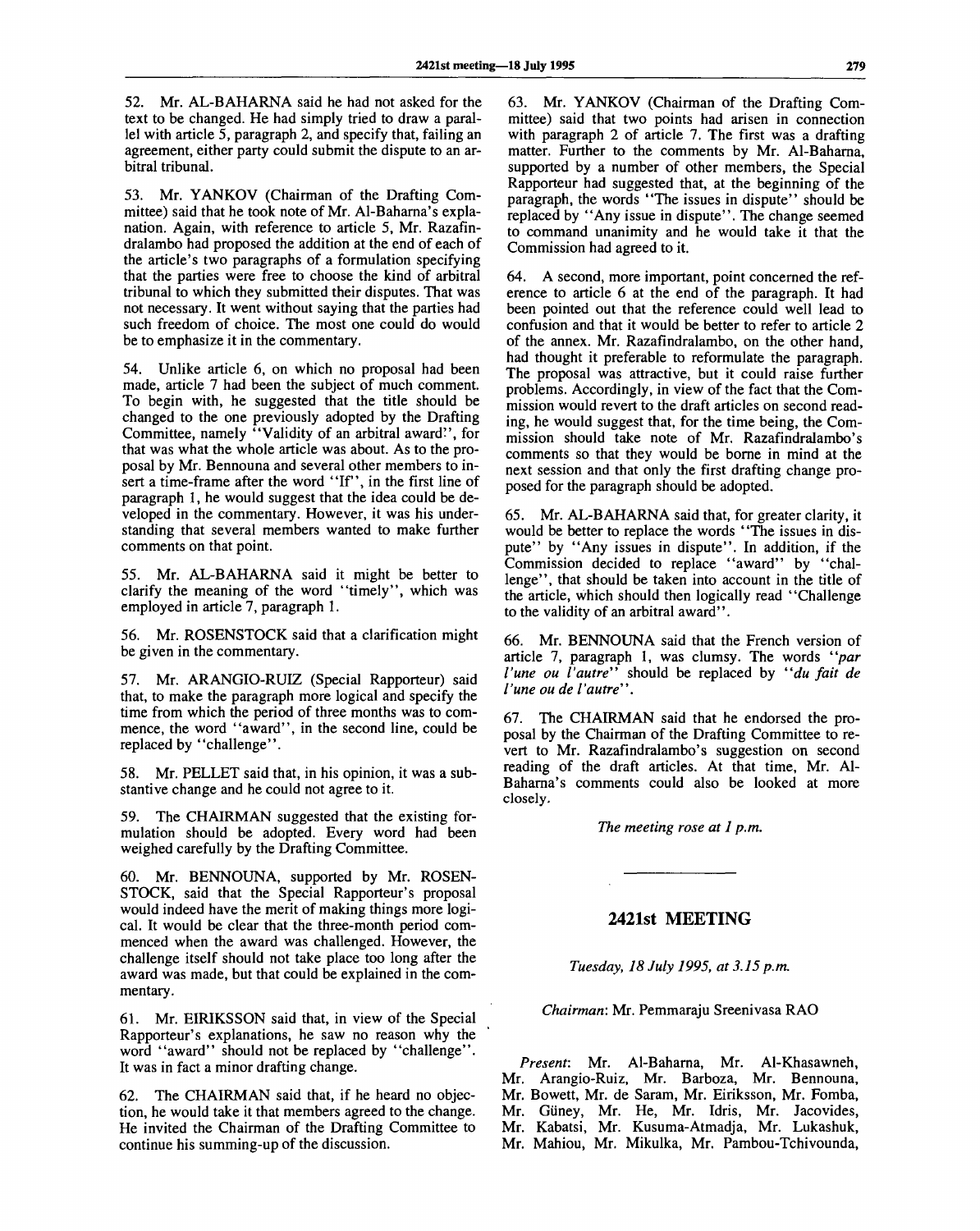Mr. Pellet, Mr. Razafindralambo, Mr. Rosenstock, Mr. Thiam, Mr. Tomuschat, Mr. Vargas Carreño, Mr. Villagrán Kramer, Mr. Yamada, Mr. Yankov.

### **State responsibility** *{concluded)* **(A/CN.4/464/Add.2,** sect. **D, A/CN.4/469 and Add.l and 2,<sup>1</sup> A/CN.4/ L.512 and Add.l, A/CN.4/L.513, A/CN.4/L.520, A/CN.4/L.521 and Add.l)**

## [Agenda item 3]

## DRAFT ARTICLES PROPOSED BY THE DRAFTING COMMITTEE<sup>2</sup> *{concluded)*

1. The CHAIRMAN invited the Chairman of the Drafting Committee to introduce certain proposals for amendments to the annex to part three of the draft on the settlement of disputes (A/CN.4/L.513).

2. Mr. YANKOV (Chairman of the Drafting Committee) said Mr. Al-Baharna had proposed that the word "or", in the second sentence of article 1 of the annex, should be replaced by the word "and". At that late stage in the session, however, he would himself suggest that the text should be retained as drafted, on the understanding that the point could be reconsidered on second reading. Mr. Al-Baharna had also proposed that the word "common", in article 2, paragraph 1, should be deleted. Again, it would, in his view, be preferable if the formulation was retained in its present form. Mr. Al-Baharna had further proposed that the words "may not be nationals", in the penultimate line of paragraph 2, should be replaced by "shall not be nationals". The original wording had, however, been taken from certain other instruments such as the United Nations Convention on the Law of the Sea, and he would advise that it should be retained. Mr. Al-Baharna had also suggested a number of drafting changes to paragraphs 3, 4 and 5, which could perhaps be dealt with when the draft was considered on second reading, as well as the addition, in paragraph 7, of the words "present and voting" after the words "five members". As he himself read paragraph 7, however, the Arbitral Tribunal, if made up of five members, would in any event be a duly constituted tribunal; he trusted therefore that Mr. Al-Baharna would not insist on that point.

3. Mr. Razafindralambo had also made a proposal concerning article 5 and might wish to explain it to the Commission.

4. Mr. RAZAFINDRALAMBO said that his proposal was simply that provision should be made at the end of paragraphs 1 and 2 of article 5 for the parties to a dispute to have recourse to an arbitral tribunal other than that constituted "in conformity with the Annex to the present articles".

5. Mr. YANKOV (Chairman of the Drafting Committee) said that Mr. Razafindralambo's proposal might have implications for subsequent stages of the mechanism provided for in the draft. In his opinion, it would be preferable to bear the point in mind for discussion at a later stage.

6. Mr. ROSENSTOCK said that the point had been discussed at some length in the Drafting Committee when it had been agreed that article 5, paragraph 1, was without prejudice to the freedom of action of States as to the form and timing of the arbitration, and that that should be made clear in the commentary. In the circumstances, there would seem to be no need for Mr. Razafindralambo's proposed amendment.

7. Mr. PELLET said that Mr. Razafindralambo's proposal underlined the need for serious thought to be given to the interplay between the draft articles and dispute settlement methods provided for elsewhere. The aim, after all, was to encourage recourse to a system for the settlement of disputes, and not necessarily to the particular system set out in the draft. Hence there was no reason to insist op that system. To that extent, Mr. Razafindralambo's proposal was perfectly reasonable. However, he would have preferred the proposal made by Mr. Rosenstock in the Drafting Committee, namely, that, where conciliation did not succeed, recourse could be had either to arbitration or to ICJ. That would avoid endless, complicated procedures. It had been said that, with the session drawing to a close, there was not enough time to deal with the matter, which could in any event be covered in the commentaries. That was not a valid argument. The issue was important and the Commission must take time to discuss it—if not at the current session then at the next one.

8. The CHAIRMAN said that Mr. Razafindralambo's proposal was not being rejected for lack of time. His own understanding of the position was that the point was already covered, since the parties to a dispute were not denied the freedom to establish the forum of their choice. There was nothing to prevent them from exercising such a right or from opting for the scheme provided for in the draft. The main question was whether that should be made clear in the body of the article or in the commentary.

9. Mr. de SARAM said he failed to see what the problem was. The word "may", in the third line of paragraph 1 of article 5, was permissive and did not preclude other systems for the settlement of disputes. If that had to be explained in the commentary, so be it.

Mr. BENNOUNA said that he fully agreed with Mr. de Saram. It was not a question of rushing matters but of achieving a result. Accordingly, he too failed to see where the problem lay.

11. Mr. ARANGIO-RUIZ (Special Rapporteur) said that Mr. Razafindralambo's point could be covered briefly in the commentary.

12. The CHAIRMAN asked whether the Commission could agree at that stage to adopt the draft articles proposed by the Drafting Committee for part three, on the

<sup>&</sup>lt;sup>1</sup> Reproduced in *Yearbook... 1995*, vol. II (Part One).

<sup>&</sup>lt;sup>2</sup> For the text of the articles of, and the annex to, part three of the draft as proposed by the Drafting Committee, see 2417th meeting, para. 1.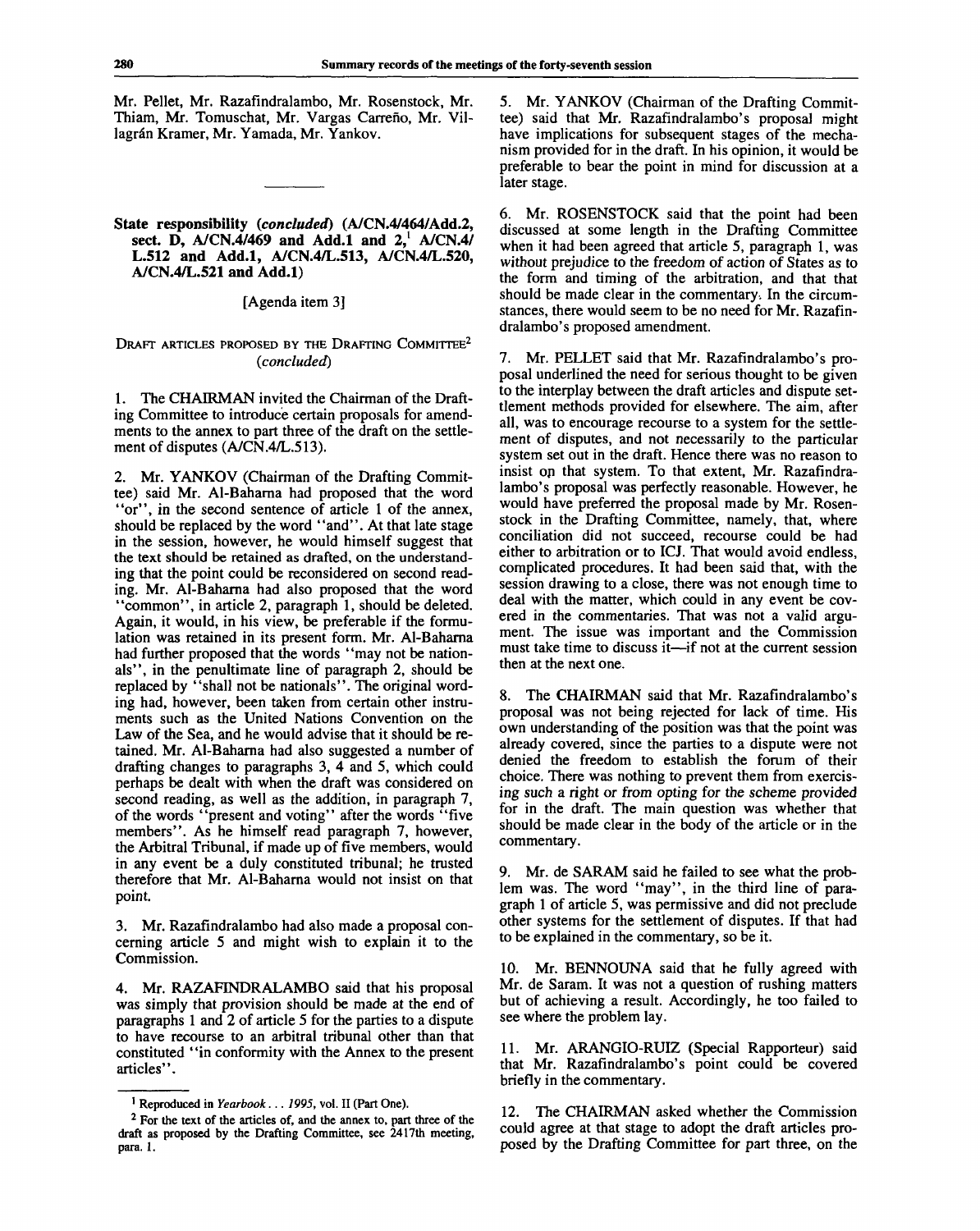understanding that commentaries to those articles would be provided before the end of the session.

13. Mr. PELLET said that, as he had made plain at the previous meeting, he was opposed to the draft articles submitted in part three. He would therefore insist that the report did not state that part three of the draft had been adopted by consensus. He would also like to receive a guarantee from both the Commission's Rapporteur and the Chairman of the Drafting Committee that his opposition—opposition, not reservation—to the draft articles as a whole, and specifically to article 5, paragraph 2, and to article 7, would be recorded in the Commission's report to the General Assembly.

14. Mr. BENNOUNA said that, if Mr. Pellet was determined to oppose part three of the draft, he should seek a vote, as provided for in the rules of procedure. If, on the other hand, the matter could be settled without a vote, Mr. Pellet's views would be reflected in the summary record.

15. Mr. PELLET said that he did not wish merely to have his views reflected in the summary records. He wished it to be made clear in the report that two members had opposed adoption of the draft articles.

16. Mr. HE said that he would prefer part three of the draft articles to be adopted after parts one and two. If a vote was held at the current meeting, he would abstain.

17. Mr. AL-KHASAWNEH said that he endorsed Mr. Bennouna's views.

18. The CHAIRMAN asked whether members agreed to adopt the draft articles by consensus, with one member opposing.

19. Mr. BENNOUNA said that he firmly opposed the breaking of rules of procedure that had been established for decades. Mr. Pellet should either join in the consensus, with his views being reflected in the record, or request a vote.

20. The CHAIRMAN said that if Mr. Pellet wished to maintain his opposition, the Commission would proceed to a vote.

21. Mr. PELLET, replying to Mr. Bennouna, said that the Commission broke its rules of procedure every day, rules which made no provision for consensus. His own position had been meant to be flexible, but if the members insisted he would request a vote.

22. Mr. MIKULKA said that neither the Special Rapporteur nor the Chairman of the Drafting Committee had found it necessary to reply to the question he had raised at the previous meeting, namely whether they intended to return to the problem of the relationship between the system of dispute settlement contained in the draft articles and systems envisaged in other instruments. Referral to *lex specialis* was not sufficient. The question that arose was which lex specialis? In a case of diplomatic protection, for example, many instruments might apply. Indeed, if the Commission did not look into that problem itself, the General Assembly would tell it to do so. The

answer to his question would affect the way he intended to vote.

23. Mr. ARANGIO-RUIZ (Special Rapporteur) said it was his impression that he had replied to Mr. Mikulka, not only by referring to *lex specialis* but by indicating that it was clear in some of the articles that other possibilities were open to the parties. The parties were in a strait-jacket, as it were, only in given situations such as the ones envisaged in article 3 and article 5, paragraph 2. In any case, he was the first to maintain that the Commission's work on dispute settlement within the framework of the draft on State responsibility was not completed. That could be seen clearly from the paragraphs which constituted the introduction to the commentary to the articles, which he hoped would be issued the following day. Considering the connection he had established from the outset between article 12, of part two, and part three, and considering also other problems in part three and the need to look into article  $\overline{7}$ , it was plain that the Commission must take up the issue in the future. In doing so, it would consider the general problem to which Mr. Mikulka had referred.

24. He, as well as Mr. Calero Rodrigues, had always objected to the Drafting Committee's examination of article 12 separately from part three. That method did not make it clear that there was a problem of coexistence between means of dispute settlement to which States were bound independently of the future convention, which had been his intention in article 12, and the means which were established directly in the convention by part three.

25. Mr. YANKOV (Chairman of the Drafting Committee) said he agreed that the Commission should return to the issue of the relationship between the proposed convention and other international instruments, and indeed a number of other issues as well. However, that should not be an obstacle to taking a decision now on draft articles that it had worked on for nearly two months. He wished to appeal to members' wisdom and sense of responsibility in that regard.

26. Mr. AL-BAHARNA said that he was reluctant to proceed to a vote.

27. Mr. MAHIOU said that there appeared to be a misunderstanding between Mr. Mikulka, on the one hand, and the Special Rapporteur and Chairman of the Drafting Committee, on the other. The latter both agreed that the problem raised by Mr. Mikulka needed further study.

28. Mr. ROSENSTOCK pointed out that commentaries were obviously the commentaries of the entire Commission. In the case in point, the commentary could only relate to the version of article 12 that had twice been approved by the Drafting Committee. He could not accept the introduction of other versions of article 12 into the commentary on part three, something that would plainly lead to voting on the commentary as well.

29. Mr. MIKULKA said that he was satisfied with the replies by the Special Rapporteur and Chairman of the Drafting Committee, regarding them as a promise that the problem would be taken up again. Accordingly, he would experience no difficulty regarding the adoption of the articles.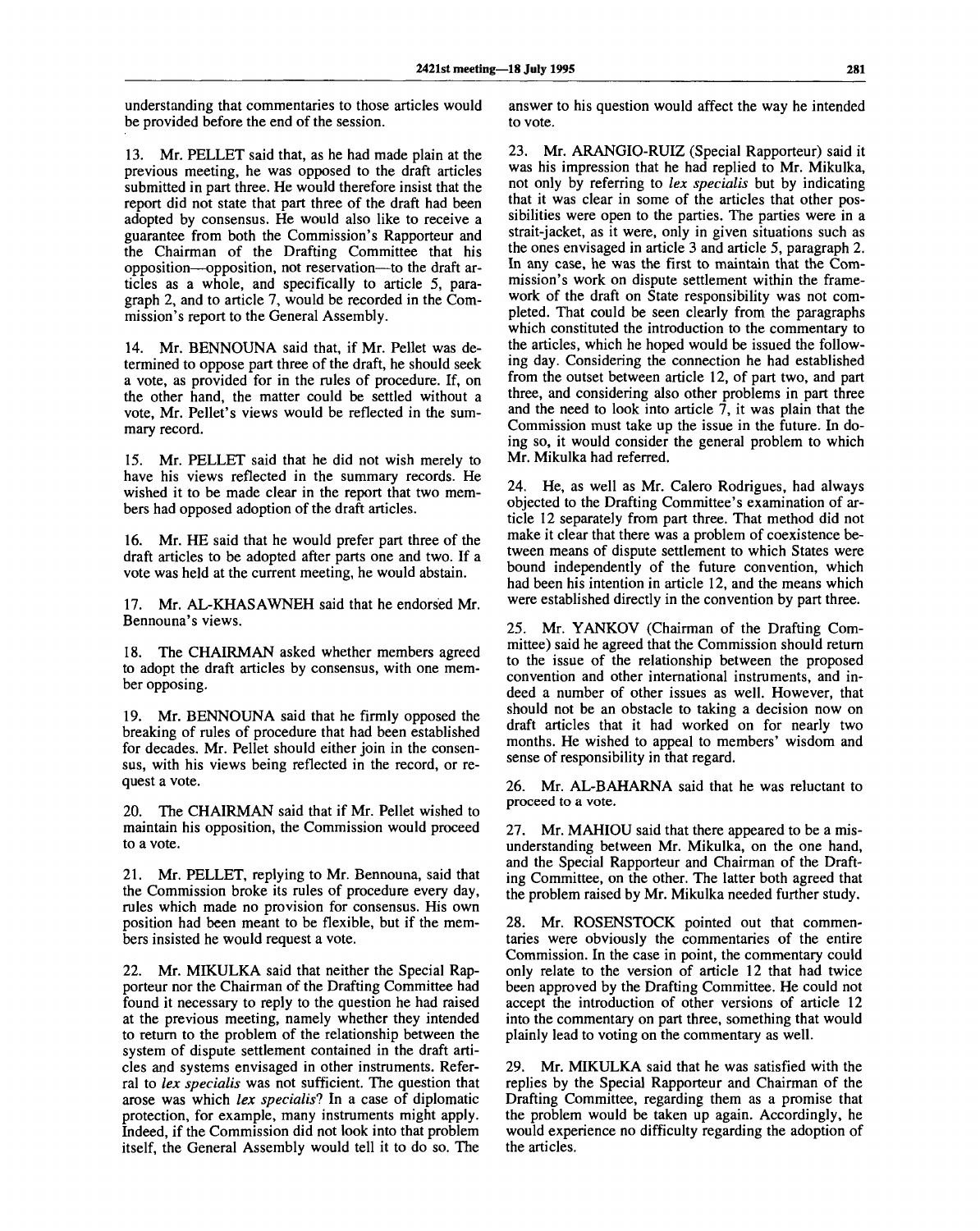30. Mr. ARANGIO-RUIZ (Special Rapporteur) said that, in replying to Mr. Mikulka, he had acknowledged that there was a problem of the relationship between the dispute settlement means in part three and those to which the parties were bound in other relevant international instruments. Unfortunately, every time article 12 was mentioned, Mr. Rosenstock raised an objection.

31. With reference to the doubts expressed as to the feasibility of the draft articles becoming a convention, he did not see the point of the Commission working for many years on such a project without proposing a convention to States.

32. Mr. ROSENSTOCK, speaking on a point of order, said that he had never raised any objection to the Special Rapporteur saying or writing whatever he wished. He had merely said that it must be borne in mind that the commentaries of the Commission were the common property of the Commission.

33. Mr. ARANGIO-RUIZ (Special Rapporteur) said that he did not know to which commentaries Mr. Rosenstock was referring. He had been working on commentaries, and he saw no reason why those commentaries should be known to Mr. Rosenstock any more than to other members of the Commission. In those commentaries, he pointed out precisely the fact that there was the problem of the relationship between part three and article 12 of part two, both as he had originally conceived it and as it currently stood. The fact that he mentioned article 12 did not mean that he wanted to impose his own solutions. He merely meant that the Commission must take a further look at part three together with article 12 in whatever form it ultimately took. The commentaries were undeniably the Commission's common property. However, the Commission could not in all conscience fail to state in the commentaries that there was a problem outstanding.

34. The CHAIRMAN said that, if he heard no objection, he would take it that the members agreed to proceed to a vote on part three of the draft articles on State responsibility, relating to the settlement of disputes (A/CN.4/L.513).

*Part three of the draft articles was adopted by 17 votes to 1, with 2 abstentions.*

35. Mr. AL-KHASAWNEH, speaking in explanation of vote, said that the articles in part three had called for compromise on all sides. Actually, he considered part three to be too weak. In particular, the fact that compulsory arbitration was confined to situations in which countermeasures had already been taken encouraged States to take the law into their own hands, in other words, to take countermeasures.

36. Mr. de SARAM said that he agreed with the views expressed by Mr. Al-Khasawneh and also earlier by Mr. Jacovides. The excellent mechanism provided for in part three gave States an opportunity at every juncture to choose their mode of dispute settlement. It was an achievement of which the Commission could be rightly proud.

## **Draft report of the Commission on the work of its forty-seventh session** *(continued)\**

**CHAPTER HI.** *State responsibility* **(continued)\* (A/CN.4/L.512 and Add.l)**

**B. Consideration of the topic at the present session** *(continued)\**

37. The CHAIRMAN invited the Commission to resume its consideration of chapter III of the draft report, beginning with paragraph 38.

Paragraph 38 *(concluded)\**

38. Mr. AL-BAHARNA proposed that the word "continually" should be deleted from the last sentence of the paragraph.

39. Mr. ARANGIO-RUIZ (Special Rapporteur) and Mr. MAHIOU said they would prefer the original wording to stand: the adverb "continually" reflected what had actually happened during the debate.

40. Mr. YANKOV said that, as a general principle, the Commission should not change wording which reflected views expressed in plenary.

41. The CHAIRMAN suggested that, because many members were dissatisfied with the second sentence of paragraph 38 and since the ideas expressed in it were repeated elsewhere, the sentence should be deleted.

*It was so agreed.*

*Paragraph 38, as amended, was adopted.*

Paragraphs 39 to 42

*Paragraphs 39 to 42 were adopted.*

Paragraph 43

42. Mr. PELLET, supported by Mr. MAHIOU, said that the reference, at the beginning of the first sentence to the "Special Rapporteur's position" made it unclear whether the Special Rapporteur or the members had expressed the view described.

43. The CHAIRMAN suggested that the words "A number of members expressed agreement with the Special Rapporteur's position that", in the first sentence, should be replaced by "A number of members considered that''.

*It was so agreed.*

*Paragraph 43, as amended, was adopted.*

Paragraphs 44 to 46

*Paragraphs 44 to 46 were adopted.*

<sup>\*</sup> Resumed from the 2419th meeting.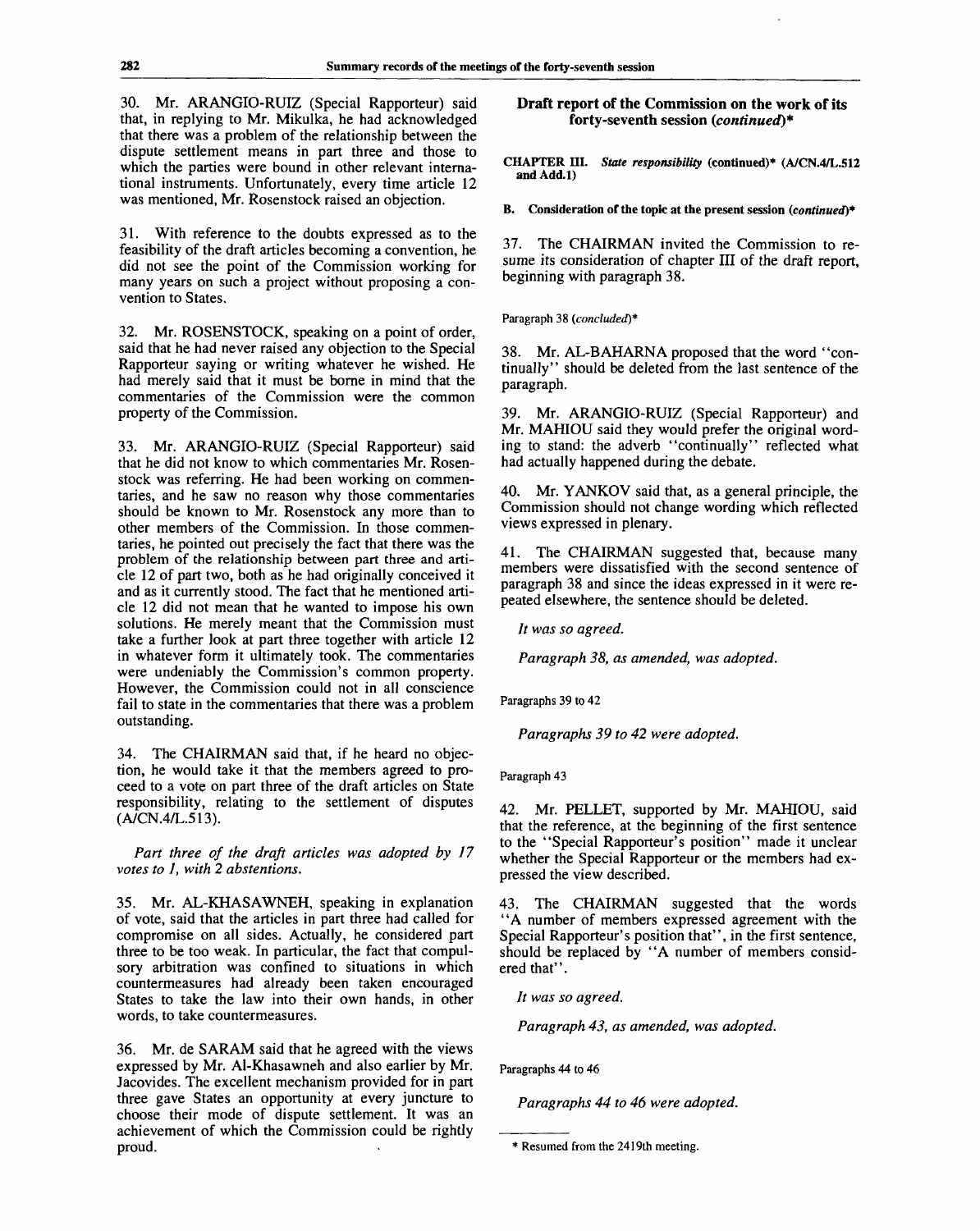Paragraph 47

44. Mr. YANKOV said that the reference to the views of the Special Rapporteur, in the first sentence, was unnecessary and should be deleted.

43. Mr. ARANGIO-RUIZ (Special Rapporteur) said that he had expressed the view reflected in paragraph 47 and had even produced an informal text dealing with the matter.

44. Mr. MAHIOU said that he, too, had expressed views on the subject dealt with in paragraph 47.

45. The CHAIRMAN suggested that the phrase "In response to a view expressed" should be inserted at the beginning of the first sentence. The reference to the Special Rapporteur would be retained.

// *was so agreed.*

*Paragraph 47, as amended, was adopted.*

Paragraphs 48 to 57

*Paragraphs 48 to 57 were adopted.*

Paragraph 58

48. Mr. TOMUSCHAT said that he objected to the fourth sentence of paragraph 58, which stated that "aggression was often committed by industrialized democracies".

49. Mr. ARANGIO-RUIZ (Special Rapporteur) said the assertion that aggression was often committed by industrialized democracies might appear to contradict the statement earlier in the same sentence that "aggression was a wrongful act frequently perpetrated by dictators or otherwise despotic governments". Nevertheless, it could not be said to be untrue and, since it expressed a member's opinion, it should be left as it stood.

50. Mr. BOWETT suggested that the words "was often", in the fourth sentence, should be replaced by "could be".

51. The CHAIRMAN suggested that the best solution would be to delete the entire sentence.

*It was so agreed.*

*Paragraph 58, as amended, was adopted.*

Paragraph 59

52. Mr. HE proposed that the words "consequences of the crime", in the fourth sentence, should be replaced by ' 'consequences of a crime''.

*Paragraph 59, as amended, was adopted.*

#### Paragraph 60

53. Mr. BOWETT proposed that the phrase "on the basis that the right to self-determination justifies it"

should be inserted after "it would be inconceivable for a judicial body to sever part of a State's territory", in the fourth sentence, in order to make the point more clear to the reader.

*Paragraph 60, as amended, was adopted.*

Paragraphs 61 to 73

*Paragraphs 61 to 73 were adopted.*

Paragraph 74

54. Mr. HE, supported by Mr. PELLET, suggested that the words "Some members, on the other hand", in the first sentence, should be replaced by "Other members".

*Paragraph 74, as amended, was adopted.*

Paragraph 75

55. Mr. PELLET said that the first sentence in the French version should be changed to reflect the English version accurately.

*Paragraph 75 was adopted on that understanding.*

Paragraph 76

56. Mr. ROSENSTOCK proposed that after the words "was viewed as incompatible with Article 27, paragraph 3", in the second sentence of paragraph 76, subparagraph (iii), the following words should be inserted: "bearing in mind, *inter alia,* that the Security Council would often be acting under Article 39 of Chapter VII".

57. Mr. PELLET proposed that, in the penultimate sentence, the words "in which case they were moot" should be replaced by "in which case they could not be adopted".

*Paragraph 76, as amended, was adopted.*

Paragraphs 77 to 90

*Paragraphs 77 to 90 were adopted.*

Paragraph 91

58. Mr. HE suggested that the following phrase should be added at the end of the paragraph: "when both the questionable notion of 'State crime' contained in article 19 of part one and its legal consequences could be dealt with at the same time".

*Paragraph 91, as amended, was adopted.*

Paragraphs 92 and 93

*Paragraphs 92 and 93 were adopted.*